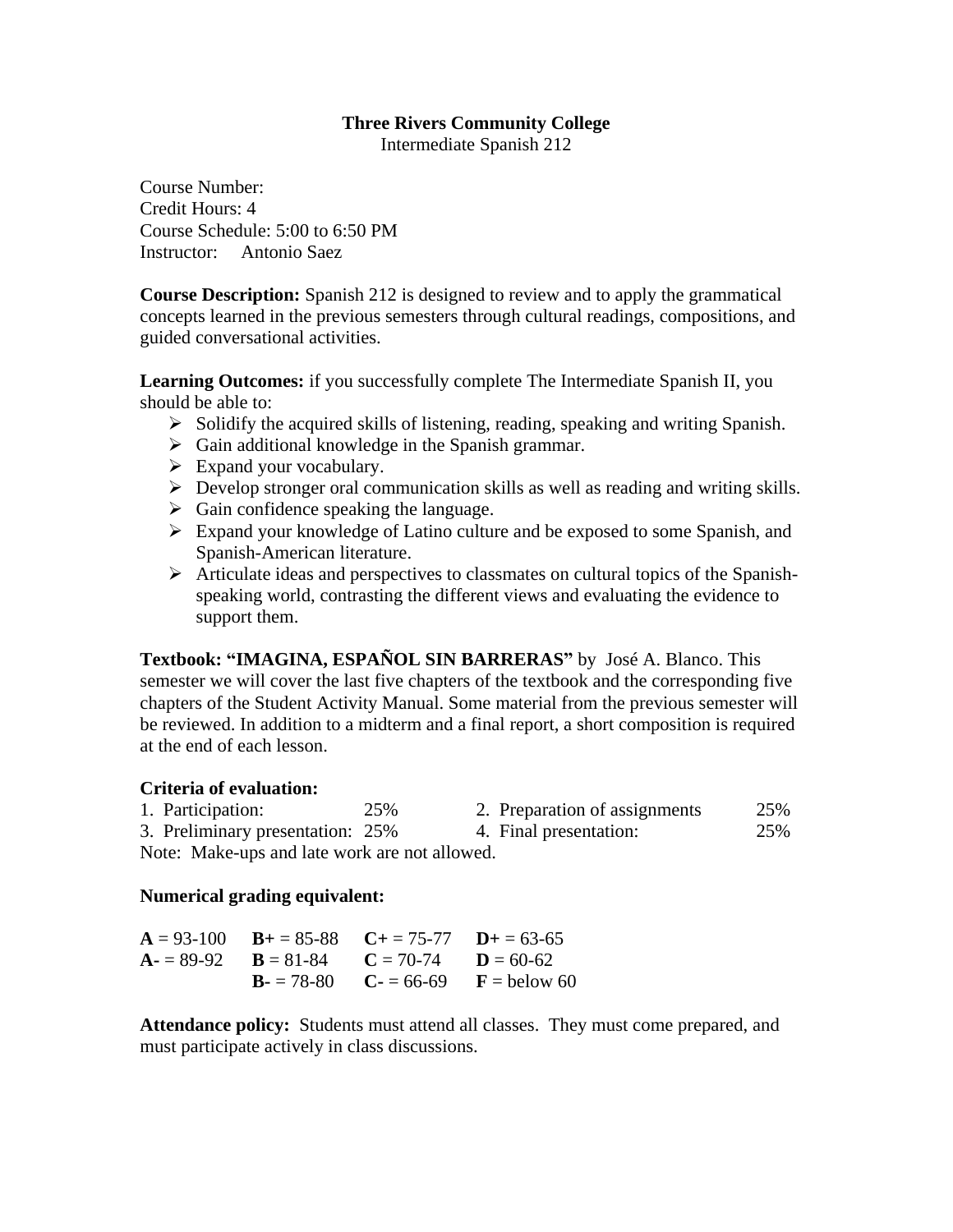## **Page 2**

**Students with disabilities:** Any student with a hidden or visible disability which may require classroom modifications should see me about this within the first week or two of class. I will ask you to see one of the learning disabilities counselors on campus so that together we can work out an appropriate plan to meet your needs.

**Withdrawal from class:** December 3 is the last day a student may withdraw, processing that withdrawal through the Office of the Registrar. Students who merely stop attending classes, but do not officially withdraw through the Registrar's office, will receive a grade of **F** for the semester. The last day of classes is Dec. 10.

### **Course Outline:**

### **August – September 2007:**

**Week 1: Lección 6: El valor de las ideas:** Creencias e ideologies. Vocabulario. Discusión. Sinónimos y antónimos. Pp.194-199. Cortometraje: **El ojo en la nuca.**  Análisis y comprensión. Lecturas sobre Chile.

**Assignment for Week 2:** Galería de creadores. The subjunctive in adverbial clauses. The past subjunctive and its uses. Libro de texto pp. 208-226.

**Week 2:** Review of previous class assignment. Práctica de ejercicios; Conversación y escritura.

**Assignment for Week 3: Chile: dictadura y democracia.** Composición estructurada. Lección 7: **Perspectivas laborales**. Lecturas sobre Bolivia y Paraguay. Lectura de un trabajo literario.

**Week 3:** Review of previous class assignment. Vocabulario; práctica de ejercicios; Conversación y escritura. Cortometraje: **El hombre que volaba un poquito.** Análisis y comprensión.

**Assignment for Week 4:** Lección 7: Galeria de creadores; The present perfect; The present perfect subjunctive. Uses of **SE:** pp.246-258**.** Dimensiones culturales en el mundo hispano. Lectura de un trabajo literario seleccionado: **La Mirada. Week 4:** Review of previous class assignment.

- **Assignment for Week 5: Composición estructurada.** Lección 8: Ciencia y tecnología. Lecturas sobre Perú, (incluyendo La cuiudad perdida);The past perfect subjunctive: pp. 268-287.
- **Week 5: Review of previous class assignment.** Práctica de ejercicios; conversación y escritura. Cortometraje: **Happy Cool.** Análisis y comprensión. **Assignment for Week 6:** Lección 8: The past perfect subjunctive; uses of infinitive; lectura de trabajos literarios: **La intrusa:** pp: 286-301.